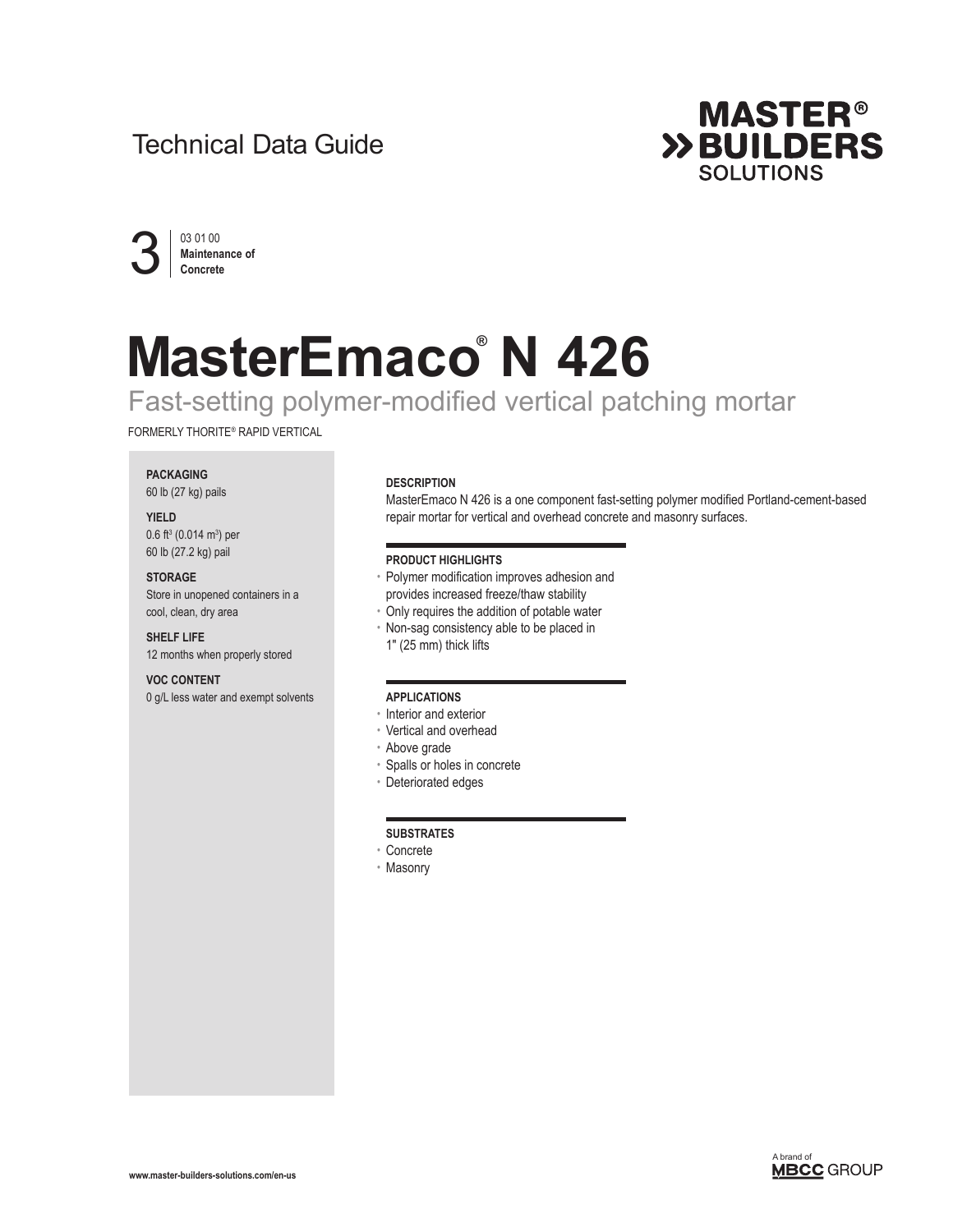# **Technical Data**

**Composition**

MasterEmaco N 426 is a proprietary mix composed of cement, graded silica, fillers, dry polymer, and additives.

#### **Test Data**

| <b>PROPERTY</b>                                                                                                          | <b>RESULTS</b>                                     | <b>TEST METHOD</b> |
|--------------------------------------------------------------------------------------------------------------------------|----------------------------------------------------|--------------------|
| <b>Compressive strength, psi (MPa)</b><br>1 day<br>7 days<br>28 days                                                     | 3,000(20.6)<br>5,000 (34.5)<br>6,500 (44.8)        | <b>ASTM C 109</b>  |
| Flexural strength. psi (MPa)<br>7 days<br>28 days                                                                        | 980(6.8)<br>1,230(8.5)                             | ASTM C 348         |
| Tensile strength, psi (MPa)<br>7 days<br>28 days                                                                         | 600(4.1)<br>810(5.5)                               | ASTM C 190         |
| Modulus of elasticity, psi (MPa)<br>28 days                                                                              | $2.18 \times 10^6$ (1.5 $\times$ 10 <sup>4</sup> ) | ASTM C 469         |
| Initial set, min                                                                                                         | $10 - 15$                                          | ASTM C 807         |
| Final set, min                                                                                                           | $15 - 20$                                          | ASTM C 807         |
| Teet results are averages obtained under laboratory conditions at 70° F (21° C) and 50% the Reasonable variations can be |                                                    |                    |

Test results are averages obtained under laboratory conditions at 70° F (21° C) and 50% rh. Reasonable variations can be expected.

# **HOW TO APPLY SURFACE PREPARATION**

- **1.**Substrate must be structurally sound and fully cured (28 days).
- **2.**Saw cut the perimeter of the area being repaired into a square with a minimum depth of 1/4" (6 mm).
- **3.**The surface to be repaired must be clean, free of laitance and saturated surface-dry (SSD) following ICRI Guideline no. 310.2 to permit proper bond.

REINFORCING STEEL

- **1.**Remove all oxidation and scale from the exposed reinforcing steel in accordance with ICRI Technical Guideline No. 310.1R.
- **2.**For additional protection from future corrosion, coat the prepared reinforcing steel with MasterProtect P 8100 AP.

# **MIXING**

- **1.**Precondition material to 70° F  $\pm$ 5° (21° C  $\pm$ 3°) before mixing.
- **2.**Mechanically mix at slow speed with a 3/4" drill and mixing paddle.
- **3.**Add 3 quarts (2.8 L) of potable water to a clean container. Gradually add powder while mixing at low speed to obtain a uniform, lump-free consistency. Mechanically mix with slow-speed drill and mixing paddle at 400–600 rpm or use an appropriate size mortar mixer.
- **4.**Mix for 2–3 minutes. Do not overmix. Add up to 1/2 pint (0.24 L) of potable water only if needed for workability. Do not exceed 3.9 quarts (3.7 L) per 60 lb (27 kg) pail.
- **5.**For applications exceeding the above recommendations, extend MasterEmaco N 426 with up to 15 lbs (6.8 kg) of washed, graded, saturated surface-dry (SSD) aggregate per 60 lb (27.2 kg) pail. When extended, up to 5 60 lb (27.2 kg) pails of MasterEmaco N 426 can be used at once.

# **APPLICATION**

- **1.**Dampen the surface with potable water; it must be saturated surface-dry (SSD) with no standing water.
- **2.**With a gloved hand, scrub a small quantity of mixed material into the SSD substrate.

Thoroughly key in and work the material throughout the cavity to promote bond. Do not apply more of the bond coat than can be covered with mortar before the bond coat dries.

- **3.** Apply material in lifts of  $\frac{1}{6}$  1" (3–25 mm). Avoid featheredging. For optimum mechanical bond on successive lifts, thoroughly score each lift and allow to reach initial set before the next layer is applied. Placement time is 10–15 minutes at 70° F (21° C) and 50% relative humidity.
- **5.**Trowel, shave or shape material to the desired finish after initial set.
- **6.**The recommended application range of MasterEmaco N 426 is from 40 to 90° F (4 to 32° C). Follow ACI 305 and 306 for hot or cold weather guidelines.

# **CURING**

Cure with an approved water based curing compound compliant with ASTM C 309 or preferably ASTM C 1315. If the repair area will receive a coating, wet curing is recommended.